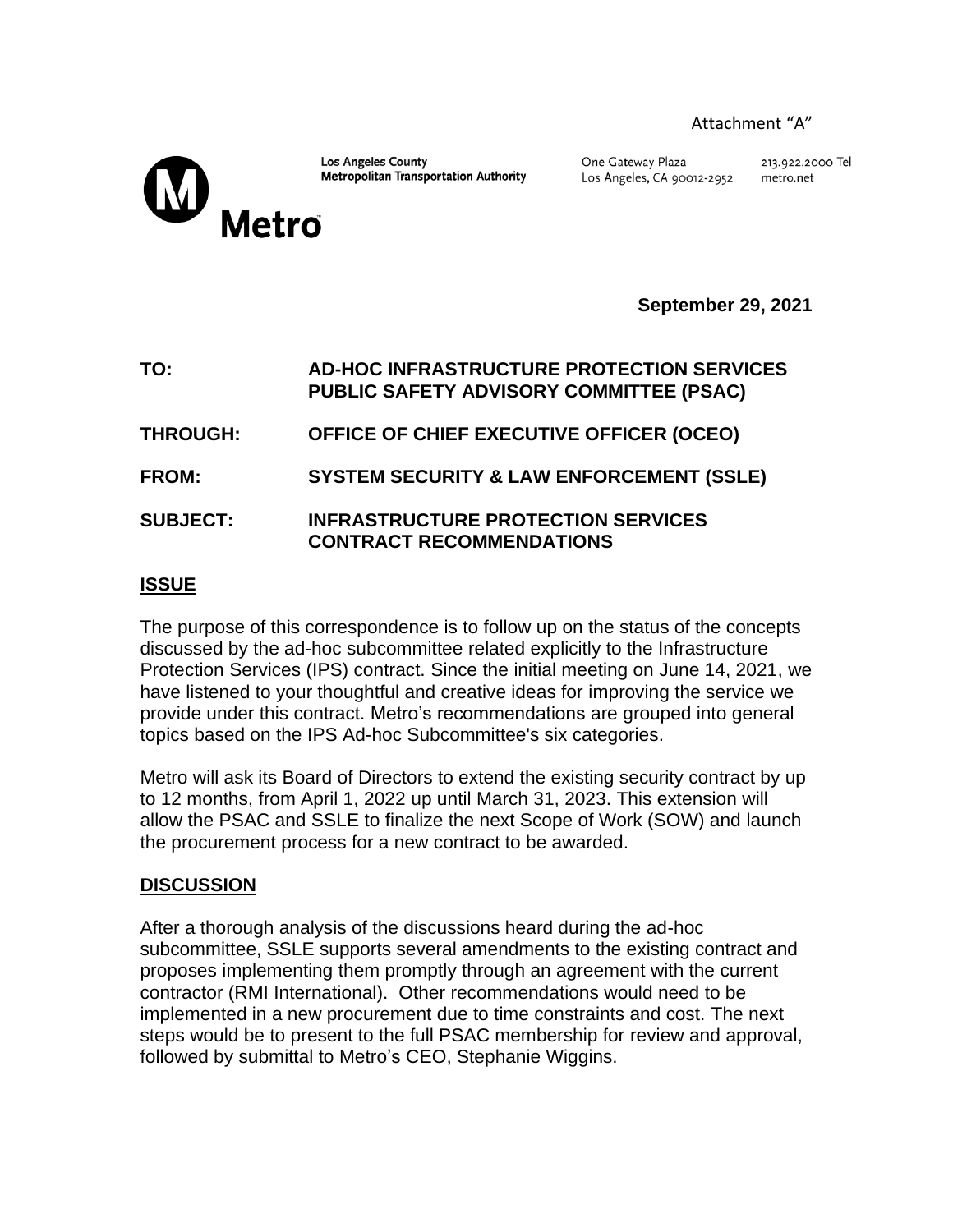The six (6) general categories being considered are:

- 1. Background checks
- 2. Training
- 3. Uniforms
- 4. Transparency
- 5. Accountability
- 6. Weapons/Firearms (pending)

# **1. Background Checks**

**PSAC Ad-hoc Subcommittee Discussion:** Security contractors shall be required to exclude security guards that a law enforcement agency has previously terminated from working on the Metro contract.

**SSLE Response:** SSLE supports this recommendation and can implement it in the contract extension with modification to the current contract and the SOW for the new contract.

**There is no increase in cost to implement this recommendation.**

# **This recommendation supports the draft PSAC values of Commiting to Openness and Transparency and Acknowledging Context**

**PSAC Ad-hoc Subcommittee Discussion:** Security contractors shall be required to provide satisfactory proof that employees have passed all stages of the background process, including completed applications, background checks, live scan, drug testing, psychological testing, guard card and firearm permits from the Bureau of Security and Investigative Services (BSIS). Refer to Attachment A for Metro Transit Security and contract security's hiring processes.

**SSLE Response:** SSLE supports this recommendation in part. SSLE supports adding a psychological testing component as a final phase for security officers working on the Metro contract. However, SSLE does not recommend an expanded background check which would include vetting an applicant with relatives and neighbors due to legal concerns raised by our contractor.

Armed security officers are licensed by the state, including a background (criminal history) check and required training. See [Security Guard Registration -](https://bsis.ca.gov/forms_pubs/guard_fact.shtml#:~:text=To%20be%20eligible%20to%20apply%20for%20a%20security,Power%20to%20Arrest%20training%20%28see%20%E2%80%9CTraining%20Requirements%E2%80%9D%20below%29) [Bureau of Security and Investigative Services \(ca.gov\)](https://bsis.ca.gov/forms_pubs/guard_fact.shtml#:~:text=To%20be%20eligible%20to%20apply%20for%20a%20security,Power%20to%20Arrest%20training%20%28see%20%E2%80%9CTraining%20Requirements%E2%80%9D%20below%29) and [Firearms Permit](https://bsis.ca.gov/forms_pubs/fire_fact.shtml) FACT SHEET - [Bureau of Security and Investigative Services \(ca.gov\).](https://bsis.ca.gov/forms_pubs/fire_fact.shtml) The responsibility of the quality and associated risks of the applicant lies with the contractor. RMI utilizes a vendor to conduct background checks for them.

RMI's Legal Counsel has advised the contractor that expanding the background check by interviewing relatives and neighbors is not recommended for private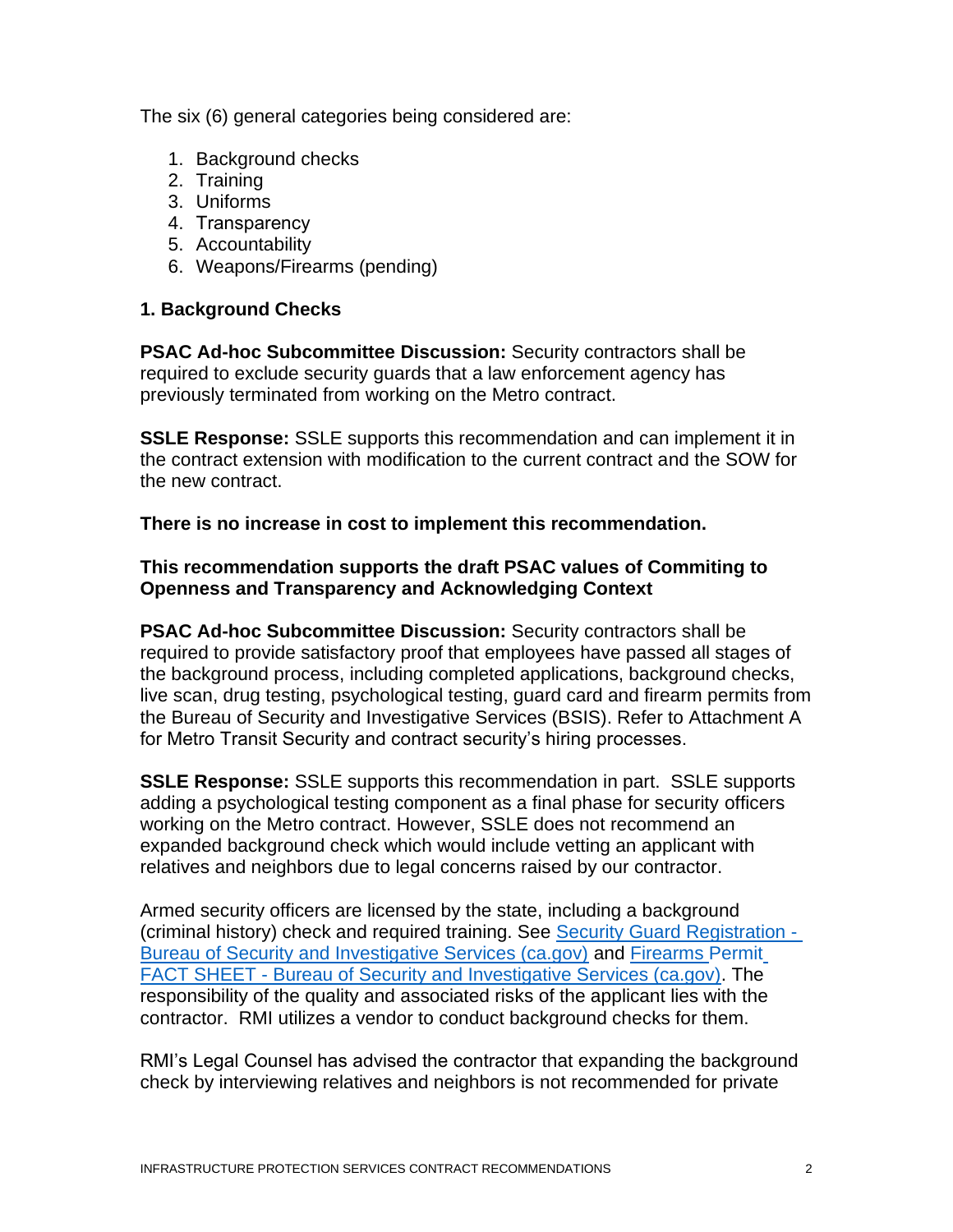employers due to the potential legal implications of exposure to complaints and claims.

Based on a review of Metro's contract security officers' past performance, there were 31 use of force incidents during 22,936 calls for service from January 2018 through June 25, 2021. There were 67 complaints made from November 2018 until June 2021, and 15 of these had sustained misconduct allegations.

SSLE recommends that Applicants undergo and pass a standard psychological exam as an added safeguard to ensure sound judgment and decision making. The test would be performed in the final phase of the hiring process, limiting the number of psychological exams necessary. SSLE can implement this recommendation in the contract extension with modification to the current contract and the SOW for the new contract. Psychological testing will apply to any newly hired security officer assigned to the Metro contract.

**There is an increase in cost to implement this recommendation:** The approximate cost of performing the additional psychological testing as proposed by SSLE is \$500 per applicant.

# **This recommendation supports the draft PSAC values of Commiting to Openness and Transparency and Acknowledging Context**

# **2. Training**

**PSAC Ad-hoc Subcommittee Discussion**: Security contractors shall be required to ensure that all security officers working on Metro's contract have completed specific training classes. Security contractors shall be required to provide verified completion of the training from an approved source. The training classes are implicit bias, de-escalation, how to interact with those with disabilities, those in cognitive crisis, those who suffer from homelessness, customer service skills, constitutional policing, and racial profiling. Refer to Attachment C for a definition of each of the training categories.

**SSLE Response:** This recommendation is supported in part by SSLE. From the PSAC recommended training classes, SSLE believes the following four (4) classes are the most beneficial to Metro's contract security officers based on their SOW:

- Implicit Bias (4 hours)
- Response to Persons with Mental and Development Disabilities (4 hours)
- How to Interact with those Who Suffer from Homelessness (2 hours)
- Customer Service (2 hours)

The new training courses will supplement the existing training on use of force, firearms, and laws of arrest. This recommendation can be implemented in the contract extension with modification to the current contract and the SOW for the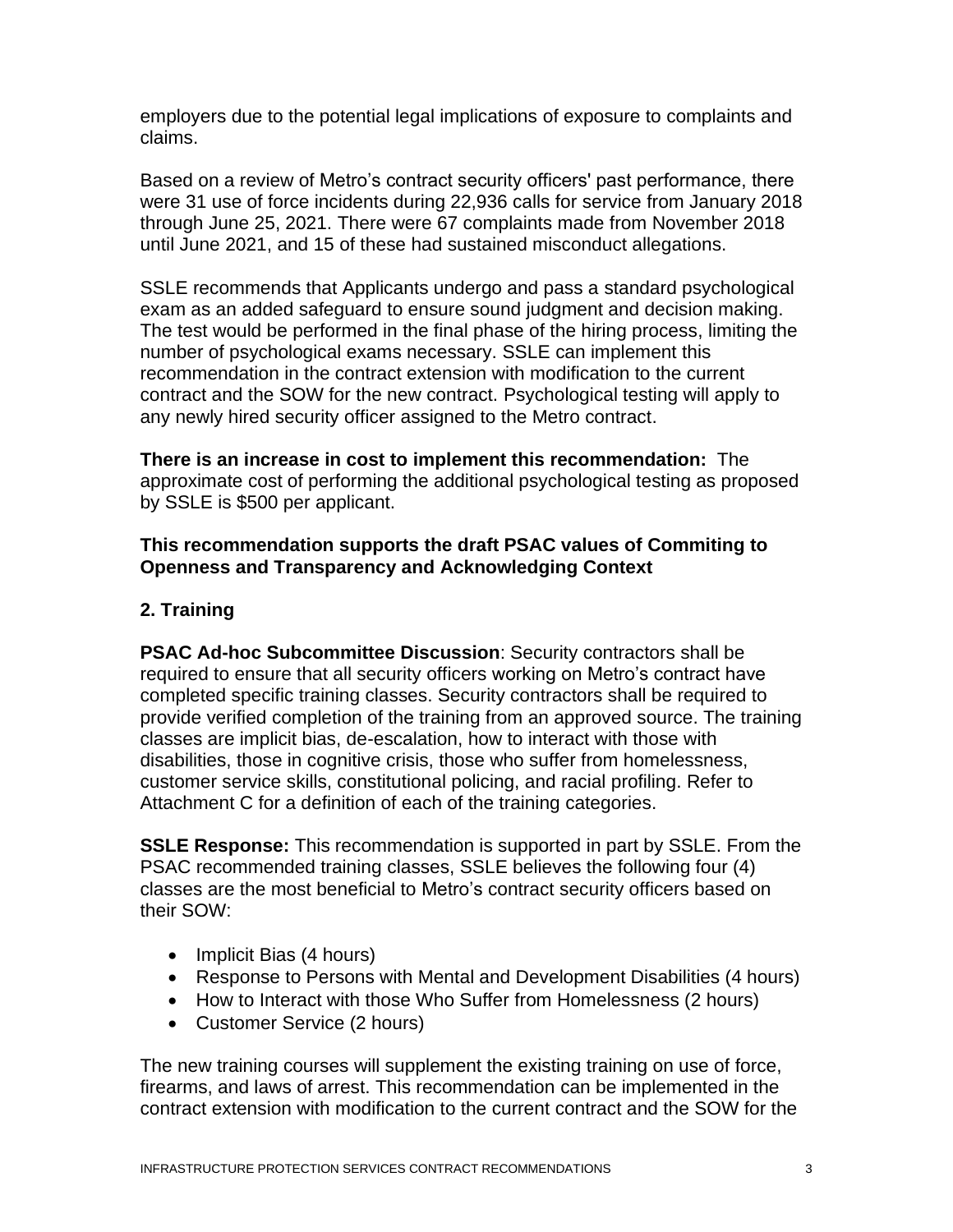new contract. Report of completion of training for contract employees would be required for all security personnel assigned to the Metro contract with renewal every two years. SSLE considers this additional training beneficial to the contracted employees on the system. See Attachment B for further information on each training.

### **There is an increase in cost to implement this recommendation:**

The approximate cost of offering all the training recommended by PSAC is \$600,000. The approximate cost of providing the four courses recommended by SSLE is \$120,000.

# **This recommendation supports the draft PSAC values of Implementing a Community-Centered Approach, Emphasizing Compassion, and Recognizing Diversity.**

### **3. Uniform**

**PSAC Ad-hoc Subcommittee Discussion:** Security contractors shall be required to have uniforms consisting of a light grey polo shirt with an embroidered badge on the chest, wear a utility belt with a flashlight, and an outer safety vest with the Metro logo on the front and back. A name tag on the uniform shirt and the outer vest shall be considered.

**SSLE Response:** SSLE supports this recommendation and can implement it in the contract extension with modification to the contract and the SOW for the new contract.

**There is an increase in cost to implement this recommendation:** The approximate cost is \$100 per employee per year for a total annual cost of \$40,000.

### **This recommendation supports the draft PSAC values of Emphasizing Compassion and Acknowledging Context.**

#### **4. Transparency**

**PSAC Ad-hoc Subcommittee Discussion**: Security contractors shall be required to utilize Body Worn Video (BWV) cameras while working on the Metro system. Policies, procedures, and training shall be developed to address activation/deactivation, storage and viewing of the BWV cameras, retention/access to recorded footage, and needs to address privacy and surveillance concerns.

**SSLE Response:** SSLE supports this recommendation. However, after a riskbenefit analysis, SSLE recommends an alternative to BWV cameras. Security contractors have limited public contact and there is no evidence to suggest the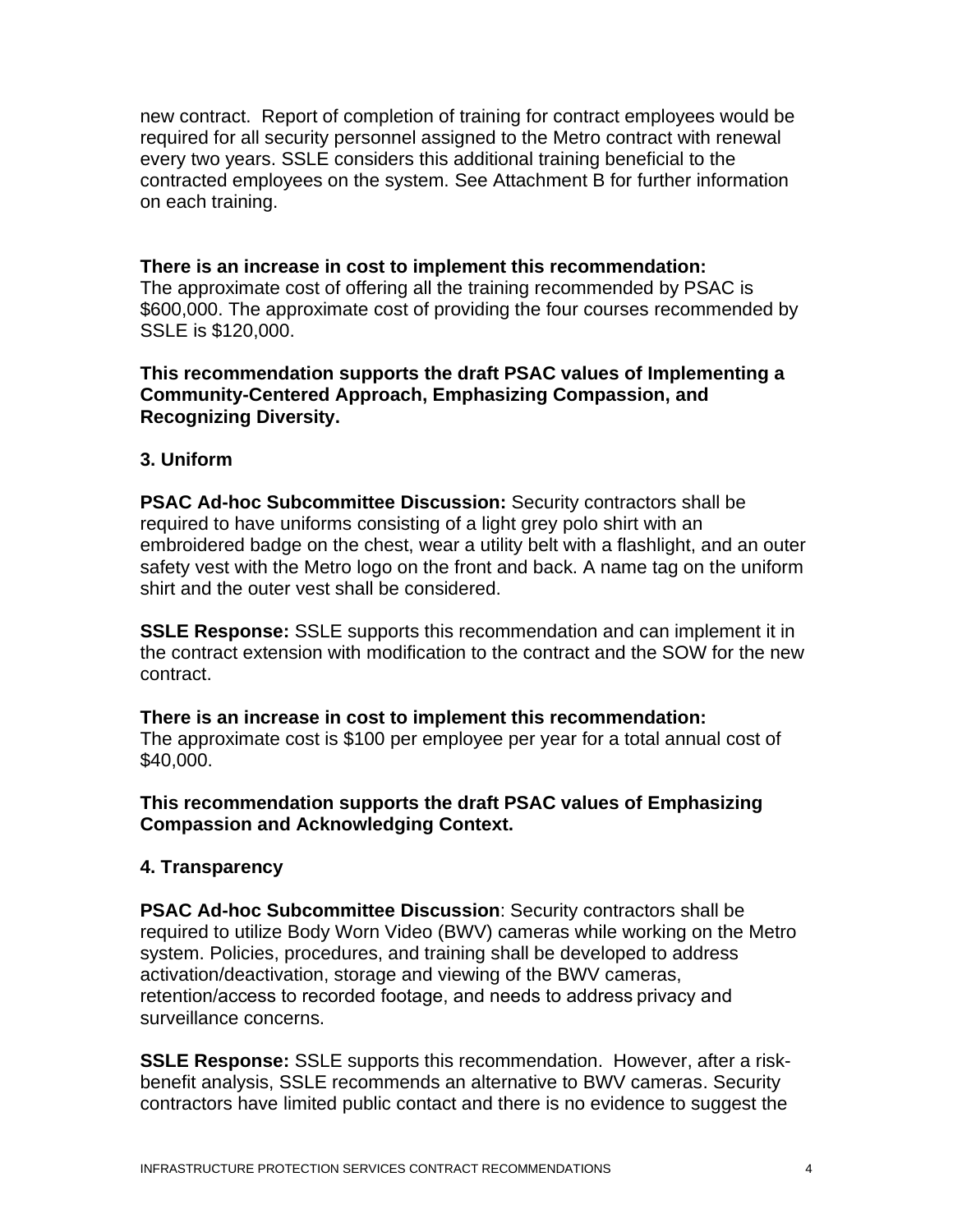need for this level of equipment. Instead, SSLE recommends working with the contractor to utilize an application similar to TrackTik, which allows instant incident reporting and video recording. This can be implemented in the contract extension with modification to the current contract and in the SOW for the new contract.

Metro would prepare the relevant policies and procedures relating to the use of an instant video recording system.

#### **There is an increase in cost to implement this recommendation:**

The approximate cost to implement BWV cameras as recommended by PSAC is estimated to be more than \$1 million annually.

The approximate cost to implement each mobile application license is estimated to be \$240 per year. Each post assignment/smartphone would need one license. Assuming there are 200 post assignments, the approximate cost would be \$48,000.

## **This recommendation supports the draft PSAC value of Committing to Openness and Transparency.**

### **5. Accountability**

**PSAC Ad-hoc Subcommittee Discussion**: Security contractors shall be required to be consistent with the principles of Campaign Zero "Eight Can't Wait."

**SSLE Response:** SSLE supports this recommendation. It can be implemented in the contract extension with modification to the contract and the SOW for the new contract. One exception is when a vehicle is utilized to cause mass casualties to pedestrians in a crowd, shooting at the driver to stop the threat is justifiable by law. This exception is consistent with law enforcement partners and supported by SSLE.

**There is no potential increase in cost to implement this recommendation.**

# **This recommendation supports the draft PSAC value of Acknowledging Context and Committing to Openness and Transparency.**

**PSAC Ad-hoc Subcommittee Discussion:** Security contractors shall be required to have an early warning software system that flags multiple complaints and/or use of force incidents by individual security officers.

**SSLE Response:** SSLE supports this recommendation. It can be implemented in the contract extension with modification to the contract and the SOW for the new contract. The software is a risk management tool used by many police agencies and provides tracking of training, traffic accidents, commendations,